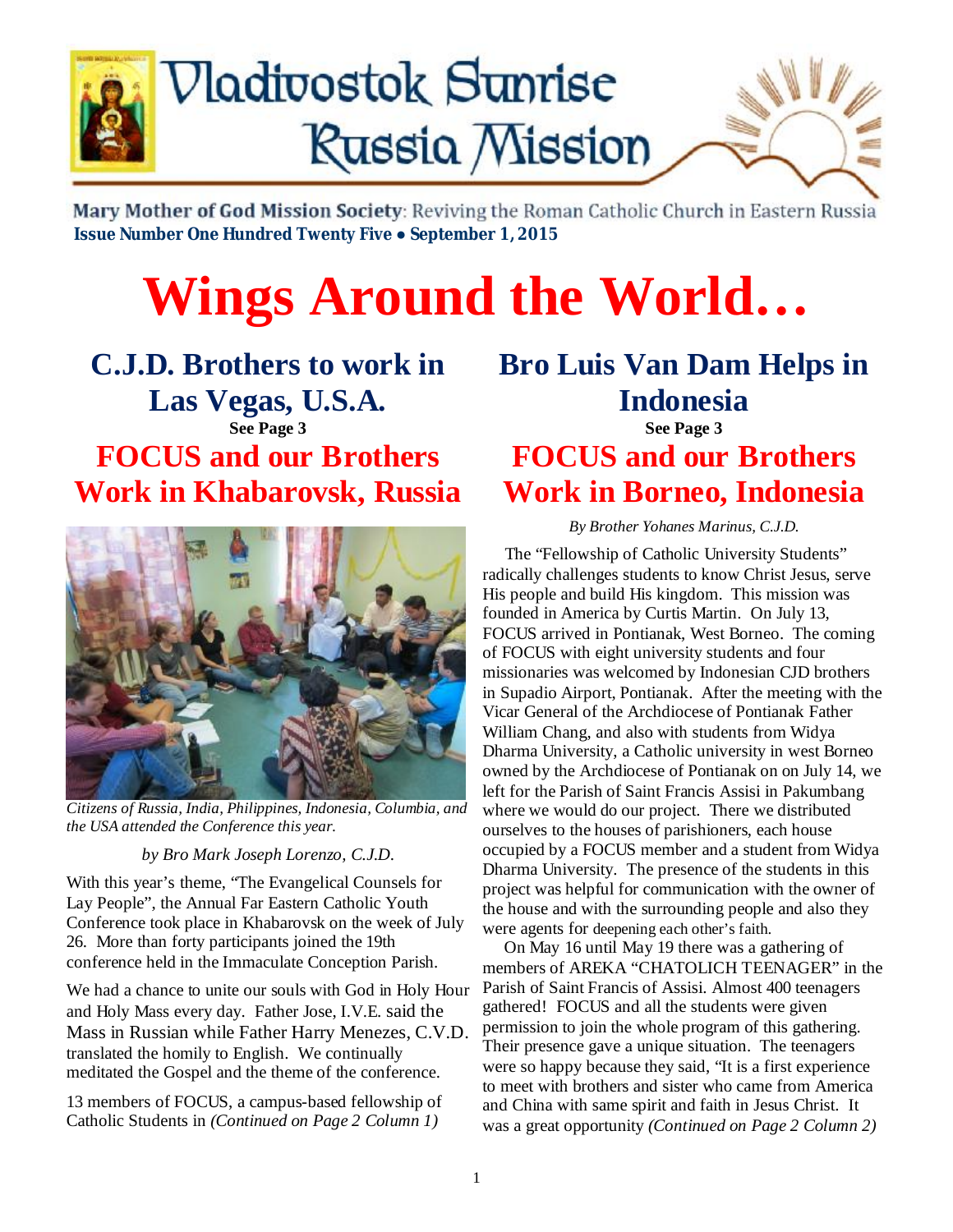the United States of America shared their interesting approach to Bible study; we took some stories like the Fall of Adam and the Encounter of Jesus and Nicodemus. They also shared some wisdom on Mental Prayer and Theology of the Body. We also observed Liturgy of the Hours in the morning and evening. Bro Nikita Kushnayev, C.J.D. gave us a topic about the history of the Liturgy of the Hours. This kind of prayer does not really for the religious only, but for the laity as well since the first Christians (laity) are gathered to pray.

On our day of retreat, Fr. Jose gave a very nice and timely topic for choosing life's journey to God; he used the Parable of a Rich Man as good examples to meditate for an hour. If we want to attain eternal life, follow and live the Gospel. Sr Anastasia, I.V.E. also imparted a talk about "Loneliness" and how can we escape from this life's event by establishing true friendship to God and to others.

As the whole Church celebrates the Year of Consecrated Life, I learned that this celebration paves not only for religious, but for all, as we are all consecrated to God through baptism. We can live a life of holiness, even in the most difficult moments of our lives, even to this very challenging situation of the world by making the Gospel alive by loving God and our neighbor.

This program was sponsored by *Renovabis* of the German Bishop's Conference who have been generous to sponsor our Youth Conference every year.

*Participants gather outside the parish offices.* 



Phone in Russia: +7-4232-26-96-14 **Mary Mother of God Mission Society** Russian language: [www.catholic.vladivostok.ru](http://www.catholic.vladivostok.ru) English language: [www.vladmission.org](http://www.vladmission.org) **[myron@catholic.vladivostok.ru](mailto:myron@catholic.vladivostok.ru) [Daniel@catholic.vladivostok.ru](mailto:Daniel@catholic.vladivostok.ru)**

**Office in California: Phone:** +1-209 408-0728 Mary Mother of God Mission Society 1736 Milestone Cir Modesto CA 95357 **[usoffice@vladmission.org](mailto:usoffice@vladmission.org)**



*FOCUS missionaries and our Brothers in the Cathedral of Pontianak* 

*Some of the teenagers who gathered. Bro Yohanes at the right, Bro Jacob standing in white, Bro Ferdi left back.* 



in strengthening and deepening each other's faith. Our togetherness already inspired us about a true brotherly love and a true servant of Christ Jesus according to the vocation that the Lord has entrusted to each and every one of us.

 On May 20-May 28 we did our project of building toilets for Pakumbang in three different places, and the renovation of the building for Sunday School kids. Parishioners were involved in this project. We worked together in digging the soil for the foundation, building the wall and the roof. Everybody was involved in this project. They played an important role in finishing the projects. Besides that catechism class was held for the kids every morning. We also spent time for catechism with the young people and also adult people at night. The questions about faith and the sharing of faith among us make us stronger to continue living ur faith in our everyday life in any situation and condition. On Sunday some of the FOCUS members and students from the University joined a Brother in celebrating the Liturgy of the Word in a mission station far away from the main parish. I think this opportunity *(continued on page 3)*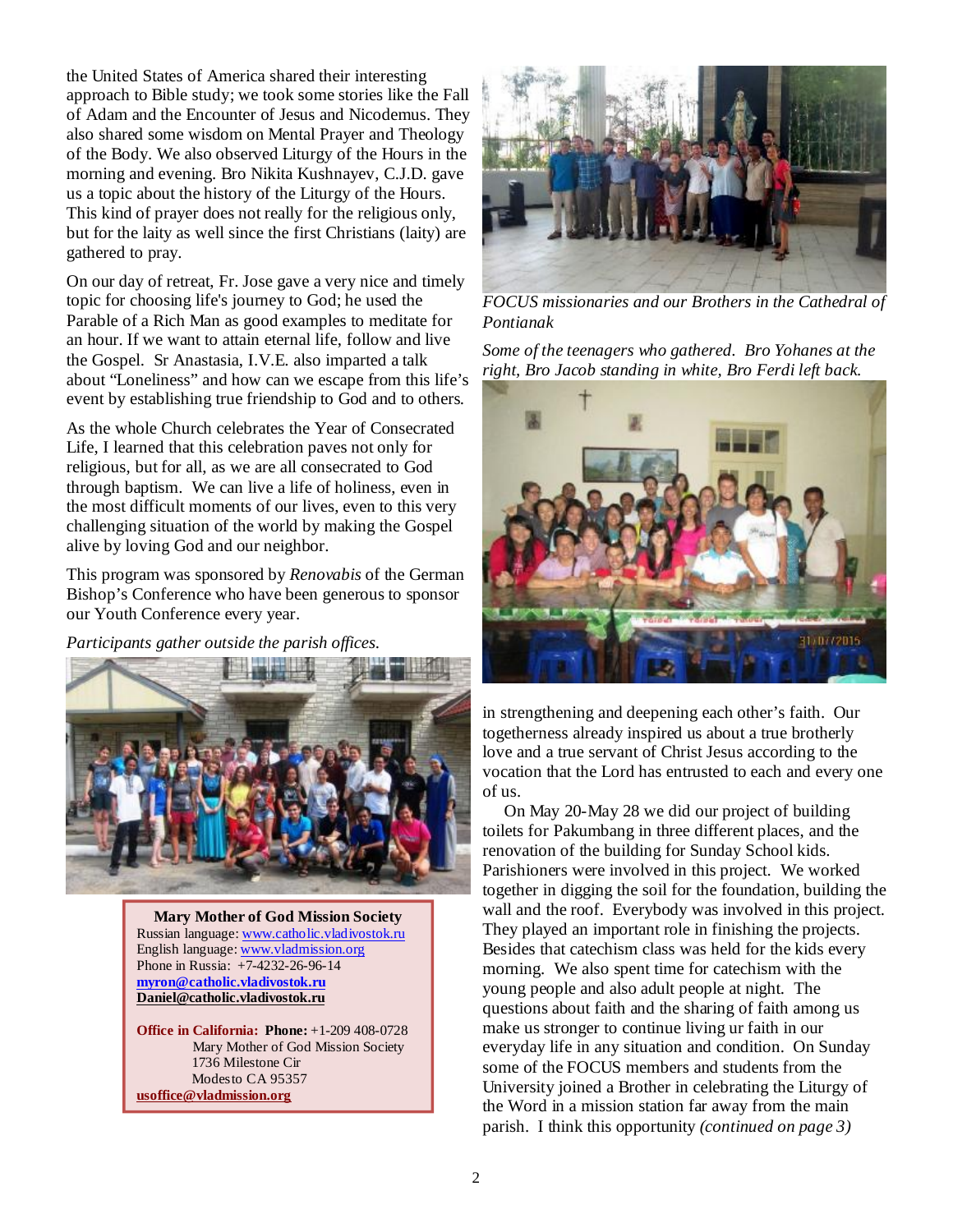gave the FOCUS members a different view about the practice of the Catholic faith among the Dayaknese, a local tribe of Kalimantan Island.

 On May 29, we left Pakumbang for Singkawang for recreation at the beach and visited some of the churches. On May 30 we drove back to Pontianak where, in the evening, the Archbishop of Pontianak, Mgr. Agustinus Agus, invited us for dinner. He gave us some souvenirs and gave his appreciation and thanks for our willingness to do this visit in his archdiocese and do the project. It was a great moment for us and also for the archbishop, sharing our experience in a brotherly and loving atmosphere. On August 1 the FOCUS group continued their trip back to America via Kucing-Johor, Singapore, Tokyo and Los Angeles.

*A gathering at Singkawang Mission Station* 



 The life of the Catholic people in the Parish of Saint Francis of Assisi Pakumbang already inspire us to be real missionaries of Christ. It is a mission of knowing and giving the love of Christ. It is a mission of learning the love of God in ordinary people of Pakumbang and bringing the love of Christ to all people. The mission has ended. Nevertheless the love and fraternal communion that we already found on the rocks of Pakumbang will never end. It always there within our hearts. Definitely that it will never end. It will remain as part of our whole life.

## **C.J.D. Brothers to work in Las Vegas, U.S.A.**

**Hot Breaking News!** We have been invited by Bishop Joseph Pepe of Las Vegas to send two of our transitional deaconate candidates to Las Vegas for their deacon training year! It is hoped that after their ordination to the priesthood we will be able to begin a C.J.D. community in America!--in Las Vegas, where there is a tremendous need for priests, where our sister parishes of St Joseph Husband of Mary and of St John Neumann have helped us so much, and where the diocesan Vicar General, Fr Robert Stoeckig, has been our board member for years! The two

candidates are Brother Jose Unlayao, C.J.D. of Lucban, Philippines and Brother Louis Van Dam, C.J.D. of Hai Duong, Vietnam. They both completed their seminary studies in the Philippines, spent their novitiate in Vladivostok, taken first vows, and are ready to travel. Brother Jose has been a high school Theology teacher and is good at organizing events. Brother Louis is great at working with the sick, and, of course with Vietnamese Catholics.



*Bro Louis' Confirmation Class in his home parish.* 



 *Bro Jose Unlayao, C.J.D. Bro Louis Van Dam, C.J.D.*

# **Bro Luis Van Dam Helps in Indonesia**

#### *By Brother Luis Nguyen Van Dam, C.J.D.*

I would like share my own wonderful experiences when I was in Indonesia to represent our Vladivostok community at Br Ferdi's ordination to the diaconate.

When I arrived at the airport in Surabaya, I was welcomed and picked up by Father Inosensius and our other brothers, so I felt at home at the first moment there. I was in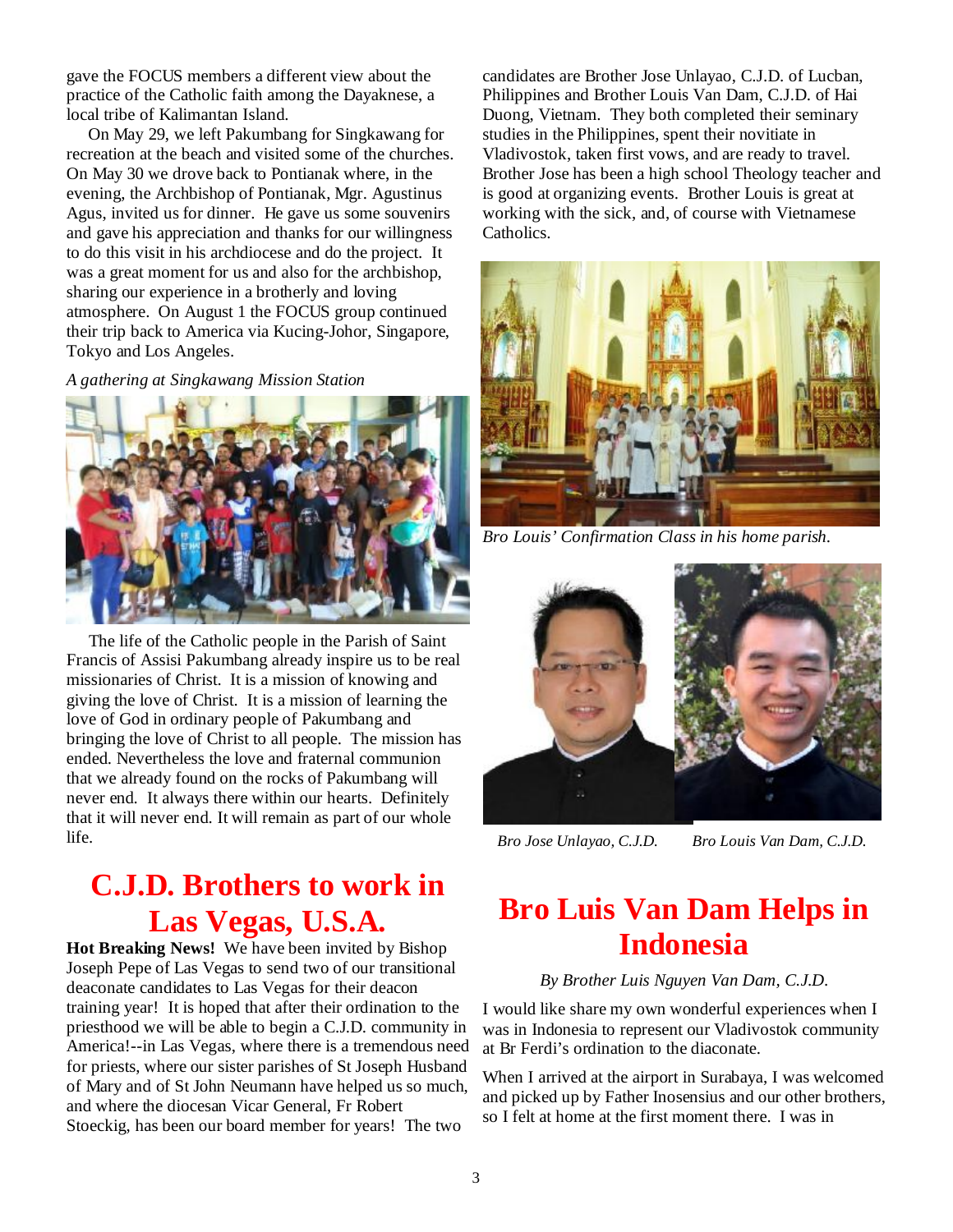

*Brother Luis with his students at St Luis Parish. All the boys receive the name Luis when they are baptized.* 

Surabaya for 15 days. I was very happy and blessed because they were very good and kind to me; they loved me and I also loved them. I learned a lot and had a wonderful experience there. They are young and I am old; they are Indonesians and I am Vietnamese; we have many differences of languages, cultures and ways of living, but I was very blessed because we were one in fraternal love and God's love, thus we felt at home. Sometimes the community had a lot of work to be done, but I did not feel tired but happy because I was one with them, working, cooking, shopping, playing soccer, studying, praying and going to church. I saw that they were very generous and treated me well. They taught me Indonesian and I helped them to practice English. I saw that they can study English very well and very fast. Thus their English was improved quite fast. I hope in the future I have time to visit them again.

Father Inosensius also treated me and took care of me well. I saw that he is a very good leader and formator for our brothers in Indonesia. He did not speak much, but his actions can speak louder and persuade others in his simplicity, humility and generosity. I learned a lot from him. Thanks be to God's grace, I had a wonderful chance to share community life with him.

In Maumere, I met Brothers Yohanes, Lefi, and Augustine. They are fine and we were very happy to see one another again. We had a long time to talk, to share, to eat, and to go somewhere with one another. They said they also miss you a lot and hope that one day in God's time for them to visit the community in Russia. They were also very generous, and kind to me. They cared for me- everything that I needed. I am sure that they will be good priests and members of our Order in the future as well.

When I was in Maumere, I stayed at the house of Fr. Inosensius' sister. It was a pious family, they were very hospitable and loved me. They cooked for us well. When I left Indonesia for Vietnam, they gave me a gift for my family. Every day I joined the activities of the parish: attending mass, praying and going house by house to say

rosary with the parishioners and the neighbors. Thus, I became one of the parishioners. They regarded me as their family members. I truly love them and I have known that they also love me--they thought I am their son. So when I said farewell and good bye, they said they will miss me and promise to pray for me and hope to see me again there.

While I was in Maumere I stayed at St Peter's Major Seminary for four days. I met, talked, and worked together with many seminarians. I was very blessed to share my short time with them. They are very generous and hospitable. They loved to practice English with me, but actually they can speak English very well. Thus they asked me to sit at the different tables every meal, even some of them asked me "*Brother, tomorrow morning breakfast or lunch or dinner you sit at my table*…" thus they always prepared a seat for me. They are very good, friendly and lovely seminarians. Their way of living truly touched my heart. They invited me to visit their houses, their families, and some well- known places around there. It made me busy but I was very happy.

Thanks to God's grace, I had a good time to meet and talk with the Father Rector, Father Philip, Father Joseph and other priests who are the formators at the seminary. They always encouraged me and invited me, they said "*Next time if you have time to go Maumere, you can stay at the seminary--here is your house."* 

Thank you for allowing me to go to Indonesia, so that I was blessed and had a wonderful time there. At present, I live with my mother and assist my parish priest to give communion and teach several catechism classes while I wait for news from Las Vegas. I am looking forward for your plan for me. Thank you!



*Brother Luis with his students at his home parish in Vietnam* 

### **Remember "Mary Mother of God Mission Society" in your will.**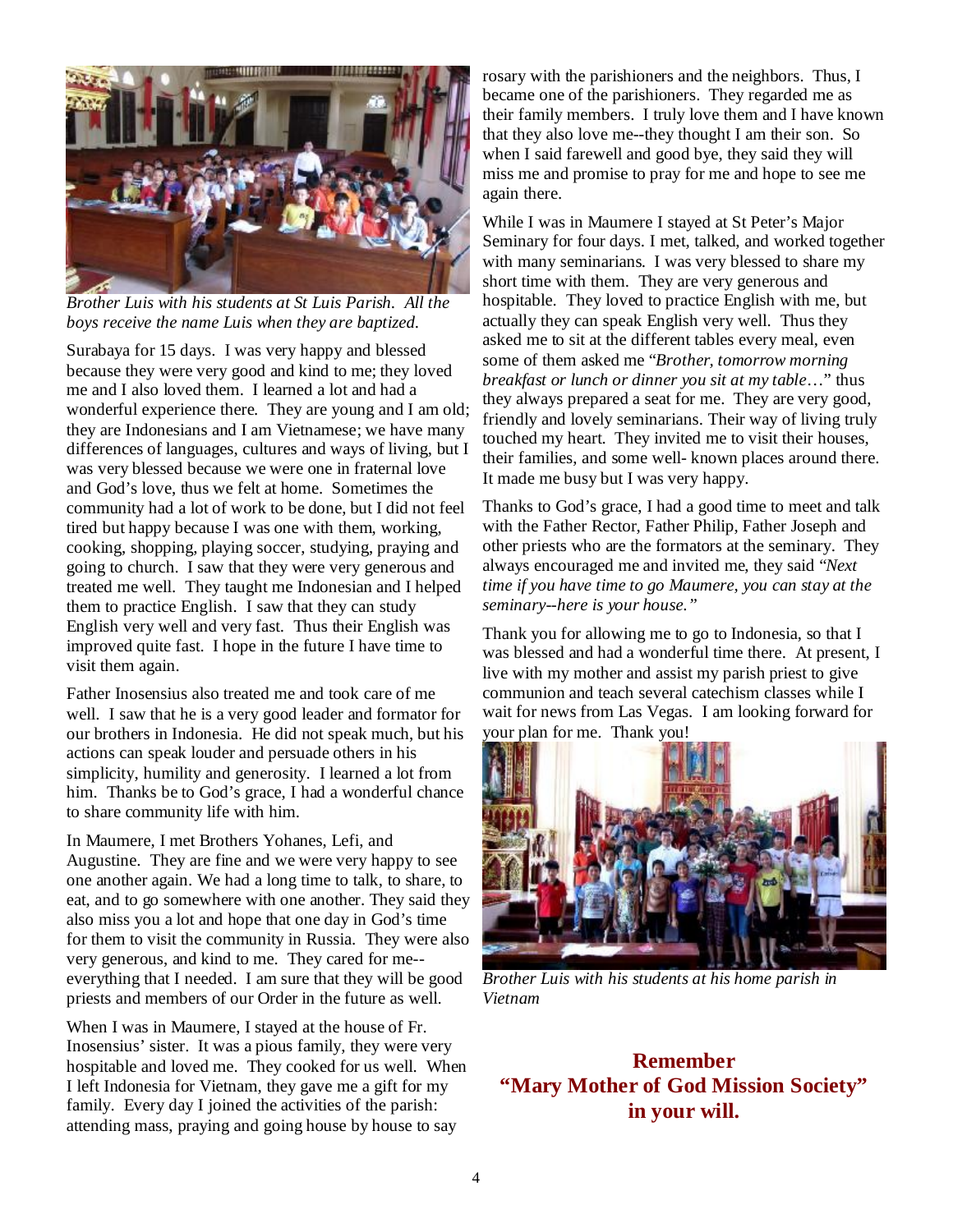## **Opportunities**

♥ **Fr. Myron will be traveling to the US** to build mission awareness and fundraise. If you are in driving distance of parishes on his stop and would like to invite him to speak at your parish, ministry group, school or university, he would is available for weekday visits! Radio interviews too, are a wonderful way to spread the news of our mission. Please contact our mission office. September 19/20 - St. Pius X Church, Mt. Pleasant, PA September 26/27- St. Joan of Ark, Las Vegas, NV October 3/4 - St. Joseph Parish, Scottsdale, PA October 10/11 – Denver, CO – to be decided October 17/18 – Immaculate Heart Parish, AR

**▼** Give an eternal gift! **Mass requests**  celebrated in Russia may be sent to the mission office for your loved ones or special intentions. Suggested stipend is \$15 per mass.



♥ The mission office accepts **worn out priests' vestments** to revitalize into bible and prayer book covers, rosary cases and prayer book markers. These make special gifts. If your parish has vestments or altar clothes you no longer use, we would be very grateful for them. Used vestments still in wearable condition are sent to Russia or passed on to other mission churches.

♥ Might you consider **sponsoring one of our seminarians** for one year or part of a year? You'll receive personal email news and communication from your seminarian. We have been blessed with many faithful vocations to our order of Canons Regular In Jesus The Lord, and our sister order. Each of our seminarians is in need of individuals or groups who can sponsor them through prayer and financial support while in the seminary. The annual cost for 1 seminarian for education, books, transportation, and humble living expenses is \$10,774.

♥ Organize a mission cookbook and/or Russian icon and **gift sale** at your parish for the Christmas season to help the mission. We will provide the materials! Contact the mission office.

♥ CA and NV please keep using your free **SHARES card**! SHARES card users earned \$2328 last quarter! Thank you! Anyone in CA or NV who shops at Save Mart, Food Maxx, Smart Foods and Lucky's grocery

stores can help. It costs you nothing to participate. Present the card at the grocery checkout. Save Mart will donate up to 3% of your grocery bill to the mission! You can hand out cards to your friends and family to use, too.

♥ We are a registered charity with **Smile.Amazon.com.**  When you shop through Amazon/Smile.Amazon.com, select Mary Mother of God Mission Society as your charity of choice and 0.5% of your purchase goes to our mission. This program costs you nothing! For more information go to Smile.amazon.com/about. Many thanks to Deacon Patrick Cline from New Jersey for using Amazon Smile to help our mission. Here are Deacon Cline's tips on how to log on to Amazon Smile.

 "If you shop on Amazon, Amazon Smile is an easy and efficient way to help support the work of Mary Mother of God without any cost to you. When you shop at Amazon Smile they will donate 0.5% of the purchase price (minus rebates, shipping & handling, gift wrapping and service fees, and taxes) to the charity of your choice.

 One big caveat is that you have to make sure that you are correctly signed on to Amazon Smile as there are a number of sites that can come up if you enter "Amazon Smile" into your browser.

 Officially the site is called 'smile.amazon.com.' But from Yahoo I have been directed to non-Amazon Smile sites. The order is changed to read amazon smile and brings up some children's series titled *Smile* available on Amazon. I did not have that problem using Google. It seemed to offer the correct site as one of the websites returned.

 Once you've signed on correctly '**amazonsmile**' should be displayed in the upper left hand corner. You then will have an opportunity to select Mary Mother of God Mission Society as your charity. Once you have signed on successfully I would suggest you Bookmark the URL. Every time you sign on to shop or browse just below the search bar it has to say: '**Supporting Mary Mother of God Mission Society**' or else you are not signed into the correct site.

 After that you just proceed as you normally would with your purchases. If you are a member of Amazon Prime, the free shipping is still available."

Thank you, Deacon Cline!

♥ By popular request, we have an **on-line gift store**! We will provide faithful resources to help deepen our understanding and walk with God and offer gifts that will remind us of our beautiful Catholic faith in every area of our lives. We've posted a few of the most popular items to begin with and will be adding more media and gifts regularly. Thank you for your interest and support in developing this project. All proceeds benefit the mission. Please find our store at [www.store.vladmission.org](http://www.store.vladmission.org)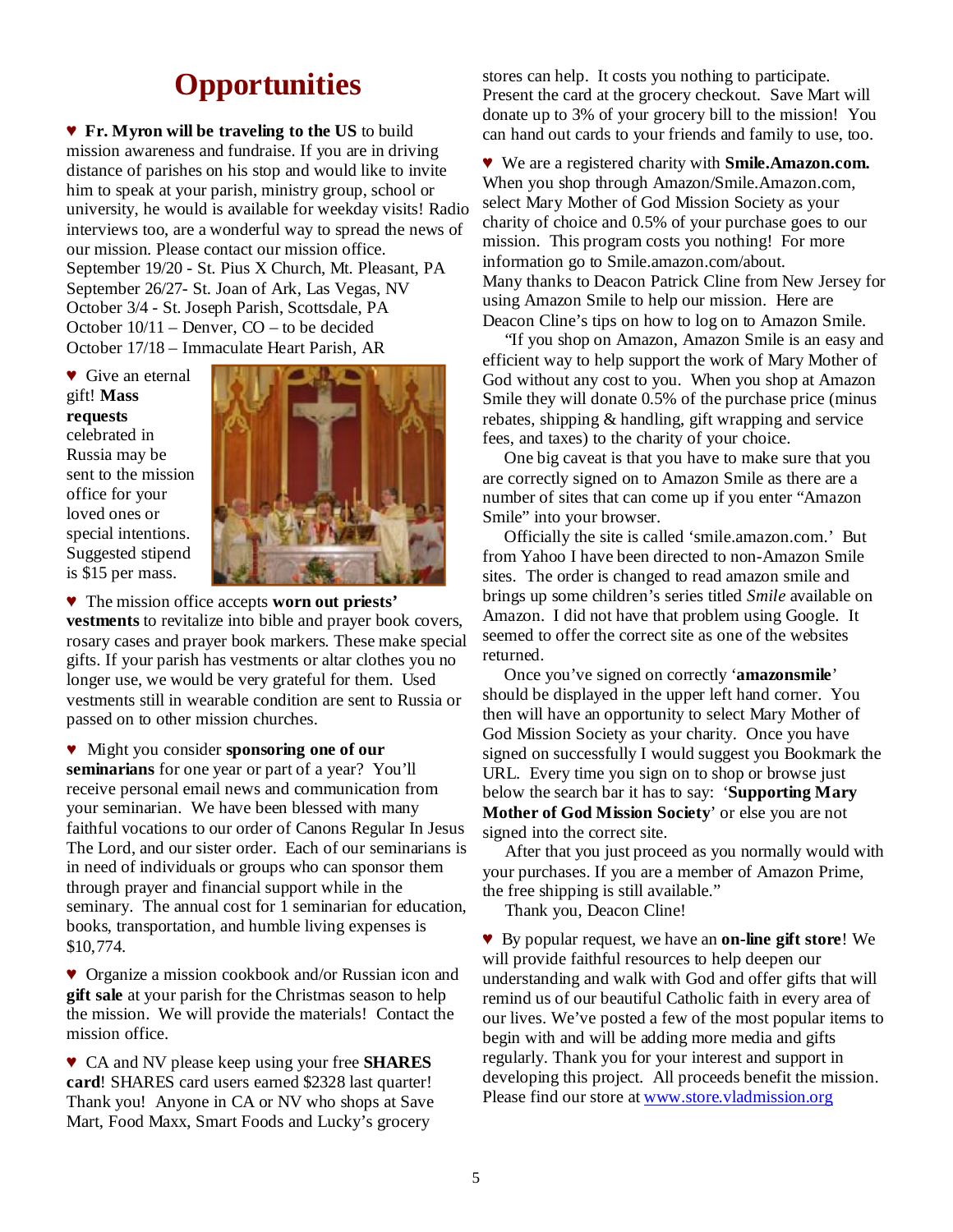## **News Notes**

#### *by V Rev Myron Effing, C.J.D.*

● At last the **hospital beds** have gone to Lesozavodsk! Here is a photo of the loading process in Vladivostok. It took two runs of the truck to transfer everything for the five hour trip.



These beds will be a great improvement over the ones that the Lesozavodsk City Hospital has now! Patients will be able to control the position of their beds, raise their headrests or elevate their feet, and so on! In our contract with the hospital it is specified that the beds may not be used in the abortion clinic of the hospital. We already heard that, usually, the patients live in 3-bed rooms at the hospital, and overflow into the hallways. Now, with our beds located so far in the hallways, everybody wants to move from rooms to the hall! Thank you to all the benefactors who helped with this project, including the parishioners of Visitation Parish in Lesozavodsk and their sister parish of St John the Baptist in Edgar, Wisconsin. Special thanks, of course to the Franciscan Mission Warehouse in Missouri!

The head doctor of the Lesozavodsk City Hospital came to Vladivostok to give us a thank you document. Here it is, too.

It says, "Letter of Gratitude. The State Budget Institution of Lesozavodsk Central City Hospital and its whole staff offers their deep acknowledgement and gratitude to the religious organization Roman Catholic Church of the Most Holy Mother of God of Vladivostok through its Pastor Myron Clarence Effing for the offered free help. We believe in the preservation of existing friendly relationships and hope for further collaboration.

I.A. Temnikov, Head Doctor, July 2, 2015"





*Doctor Temnikov presenting the certificate* 

● The school year has started for our **seminarians in the Philippines**. Brother Harben writes: "Hello Father! I was not able to write you at once because I had things to do in settling here in our new residence with the Capuchin community. I am really grateful to them for letting me and Brother Edwin stay with them for this school year. We haven't have a formal meeting yet with Fr Serge, the Rector, as with regards to our schedule and tasks here in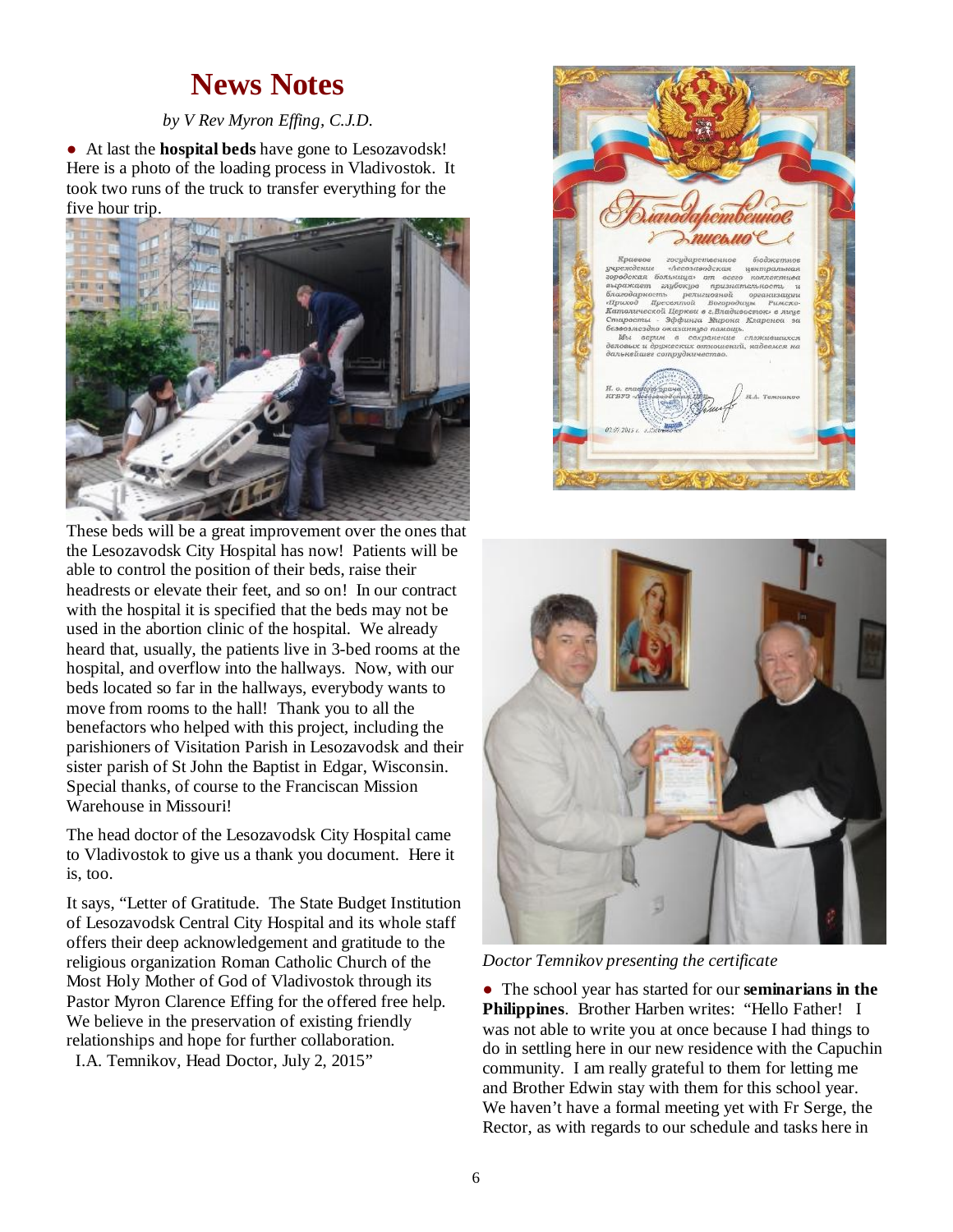their house, but we are already told that we will be helping them in their apostolate. Our class enrollment went well. I and Brother Edwin have 20 units for this semester which I think is a bit too much for us but they are all mandatory subjects that he has to finish this semester. We started school on Monday, June 8, with a Holy Spirit Mass. In the afternoon the 1st year seminarians immediately started their class in Introduction to Theology and Dogma." Brother Edwin and Brother Harben are studying at the Divine Word Seminary in Tagaytay. We don't have a house in the Philippines (yet?), so we and the brothers are grateful to the Capuchins for allowing our seminarians to live and study with them. Brother Patrick is continuing his studies at the Redemptorist Seminary in Davao.

● **Pope Francis** is expected **in Cebu, Philippines**, in January, so our seminarians in the Philippines will be busy helping with that big event, the International Eucharistic Congress

● The **building project of the residence for our seminarians in Maumere, Indonesia** is going okay. The temporary house is built from wood and bamboo. It won't last long, what with termites and bad weather, but what can we do?? We don't have enough funds to build a solid building. We still have a year to fundraise before the termites take over! The building was not quite ready for residence when the school year began, so we are grateful for neighbors who housed our students temporarily. Here are some photos of the still incomplete bamboo and wooden student residence.



*The walls are partially local stones and a metal roof.* 

*[To see more pictures of the incomplete housing, see <http://cjdnovitiate.blogspot.ru/p/indonesia-mission.html> ]* 

*[To see more pictures of the FOCUS mission in Khabarovsk, go to <http://cjdnovitiate.blogspot.ru/p/news.html> ]* 

*Even the interior walls a bamboo, as are old-fashioned traditional Indonesian homes.* 



● Amazingly, the total of our **Indonesian seminarians this school year 2015-16 is 29 seminarians**, and the budget for our seminarians in Indonesia alone is expected to be \$50,000. (A bargain price at that!)

● We keep adding more **foreign parishioners to our Vladivostok parishes**, and we want to be sure they feel welcome and at home! So we now have an English Mass on Sundays at 2:00pm. There is already an English Mass every Sunday evening on Sakhalin Island where many foreigners work, and now it is our turn, too. As Russia is developing its relationships to all Asian countries, we are getting more and more foreign Catholics, and it means we have to serve them, too. I'm reminded of the time when a bus full of Chinese tourists pulled up, and they didn't speak Russian or English, and we didn't speak Chinese. So we just let them into the church, and when they got there, they sang the *Salve Regina* in Latin!! They were all Catholics!



*Those who attended the tea after the first English Mass of June 14, 2015.* 

.